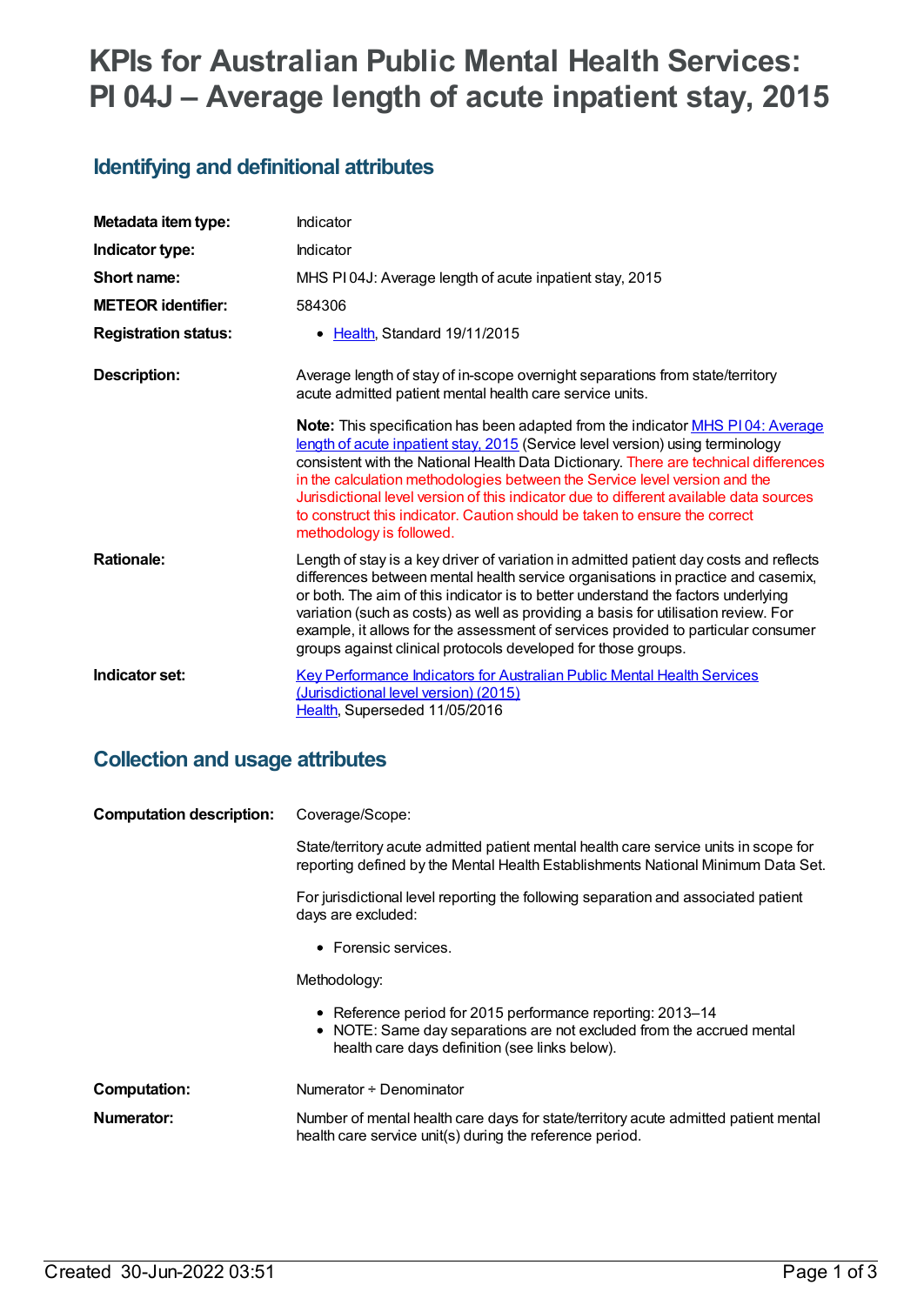| Numerator data elements:                | Data Element / Data Set-                                                                                                                       |
|-----------------------------------------|------------------------------------------------------------------------------------------------------------------------------------------------|
|                                         | Establishment—accrued mental health care days, total N[N(7)]                                                                                   |
|                                         | NMDS / DSS                                                                                                                                     |
|                                         | Mental health establishments NMDS 2013-14                                                                                                      |
|                                         | Data Element / Data Set-                                                                                                                       |
|                                         | Specialised mental health service-admitted patient care program type, code<br>$\overline{\mathsf{N}}$                                          |
|                                         | NMDS / DSS                                                                                                                                     |
|                                         | Mental health establishments NMDS 2013-14                                                                                                      |
| Denominator:                            | Number of separations from state/territory acute admitted patient mental health<br>care service unit(s) occurring within the reference period. |
| Denominator data                        | Data Element / Data Set-                                                                                                                       |
| elements:                               | Establishment-number of separations (financial year), total NJNNNNN]                                                                           |
|                                         | NMDS / DSS                                                                                                                                     |
|                                         | Mental health establishments NMDS 2013-14                                                                                                      |
| Disaggregation:                         | Service variables: Target population.                                                                                                          |
|                                         | Consumer attributes: not available.                                                                                                            |
| <b>Disaggregation data</b><br>elements: | Data Element / Data Set-                                                                                                                       |
|                                         | Specialised mental health service—target population group, code N                                                                              |
|                                         | NMDS / DSS                                                                                                                                     |
|                                         | Mental health establishments NMDS 2013-14                                                                                                      |

### **Representational attributes**

| <b>Representation class:</b> | Mean (average)          |
|------------------------------|-------------------------|
| Data type:                   | Real                    |
| Unit of measure:             | Time (e.g. days, hours) |
|                              |                         |

## **Indicator conceptual framework**

**Framework and dimensions: [Efficient](https://meteor.aihw.gov.au/content/584870) [Appropriate](https://meteor.aihw.gov.au/content/584871)** 

### **Accountability attributes**

Benchmark: State/territory level